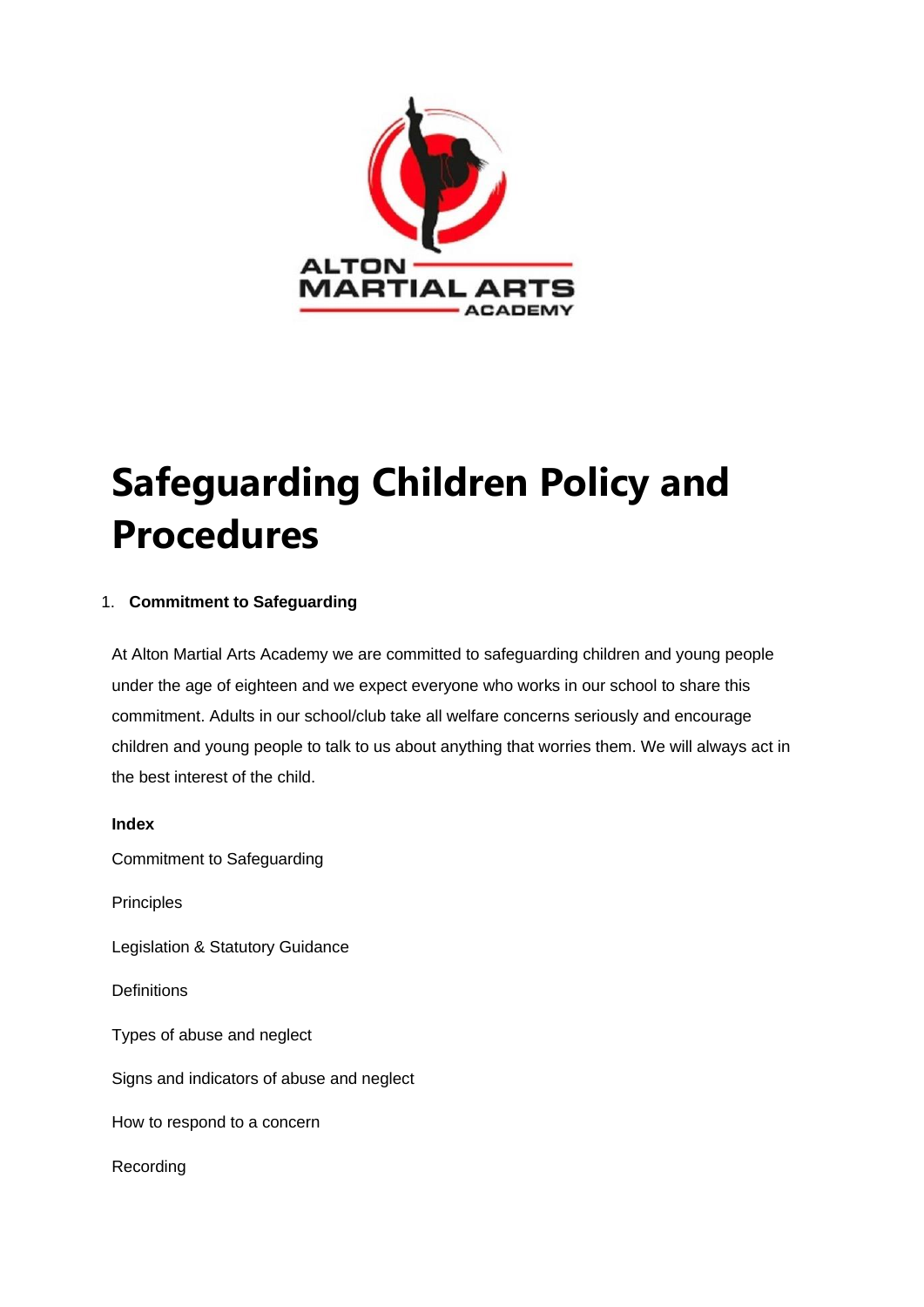Codes of Ethics Safer recruiting Supervision, Support and training Whistleblowing **Complaints** Links to other procedures

## 2. **Principles**

Alton Martial Arts Academy acknowledges the duty of care to safeguard and promote the welfare of children and is committed to ensuring safeguarding practice reflects statutory responsibilities, government guidance Working Together to Safeguard Children 2018 and complies with best practice [if affiliated insert name of regulatory body] requirements.

The policy recognises that the welfare and interests of children are paramount in all circumstances. It aims to ensure that regardless of age, ability or disability, gender reassignment, race, religion or belief, sex or sexual orientation, socio-economic background, all children:

- have a positive and enjoyable experience in a safe and child centered environment.
- are protected from abuse whilst participating in activity organised within Alton Martial Arts Academy premises or outside.

Alton Martial Arts Academy acknowledges that some children, including disabled children and young people or those from ethnic minority communities, can be particularly vulnerable to abuse and we accept the responsibility to take reasonable and appropriate steps to ensure their welfare. As part of our safeguarding policy Alton Martial Arts Academy will

- promote and prioritise the safety and wellbeing of children and young people.
- ensure everyone understands their roles and responsibilities in respect of safeguarding and is provided with appropriate learning opportunities to recognise, identify and respond to signs of abuse, neglect and other safeguarding concerns relating to children and young people.
- ensure appropriate action is taken in the event of incidents/concerns of abuse and support provided to the individual/s who raise or disclose the concern.
- ensure that confidential, detailed and accurate records of all safeguarding concerns are maintained and securely stored.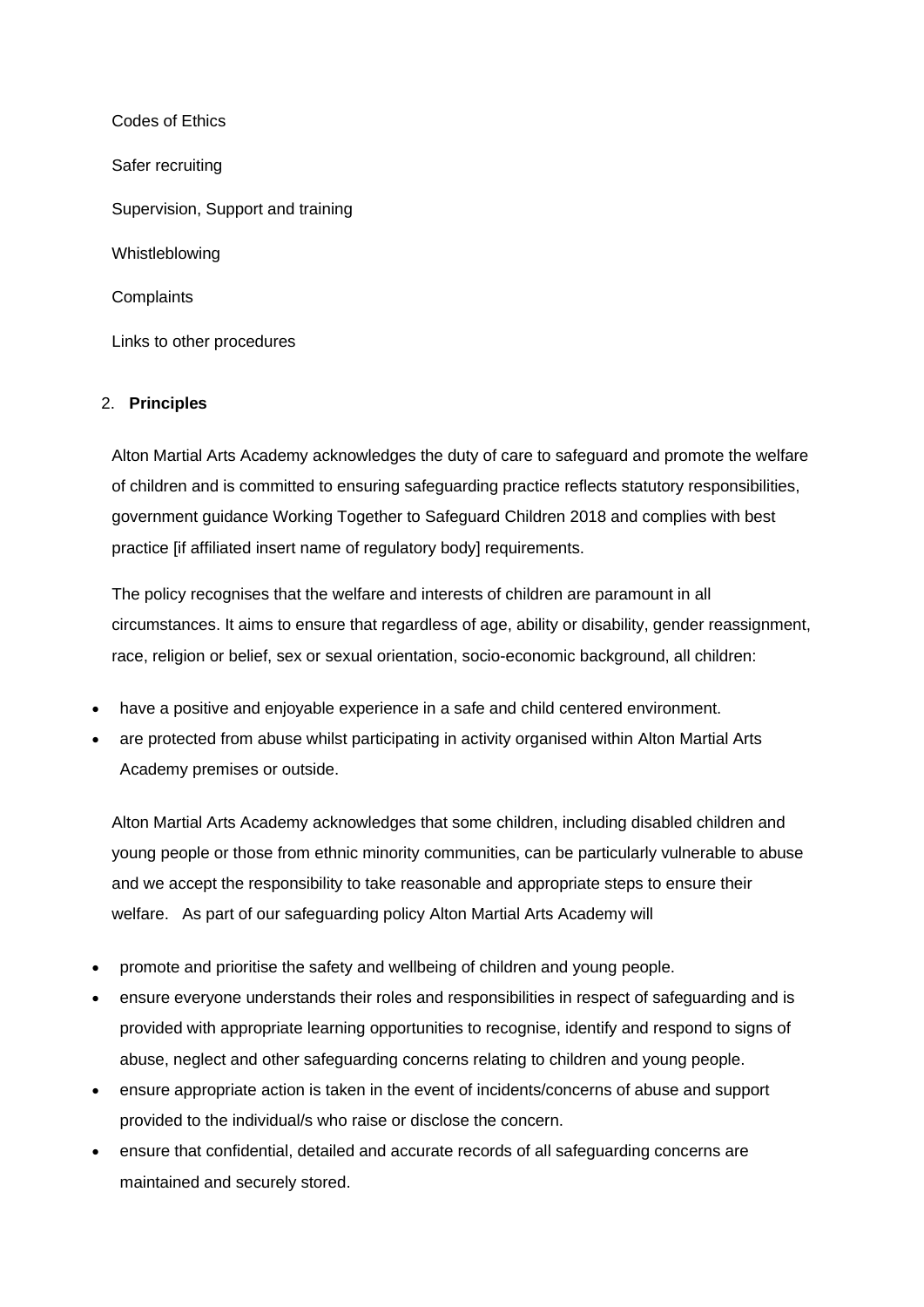- prevent the employment/deployment of unsuitable individuals.
- ensure robust safeguarding arrangements and procedures are in operation.

The policy and procedures will be widely promoted and are mandatory for everyone involved in Alton Martial Arts Academy. Failure to comply with the policy and procedures will be addressed without delay and may ultimately result in dismissal/exclusion from Alton Martial Arts Academy.

# 3. **Legislation & Statutory Guidance**

- Human Rights Act 1998
- Children Act 1989
- Children Act 2004
- Working Together to Safeguard Children 2018
- Keeping Children Safe in Education 2018
- Sexual Offences Act 2003
- Data Protection Act 2018

# 4. **Definitions**

In England, Northern Ireland and Wales a child is someone under the age of 18, whether living with their families, in state care, or living independently (Working Together to Safeguard Children 2018).

This generally applies in Scotland but in some cases, for example for parts of the Scottish Child Protection Process it will be 16.

# 5. **Types of Abuse and Neglect (according to Keeping Children Safe in Education 2018)**

All school/club staff and volunteers should be aware that abuse, neglect and safeguarding issues are rarely standalone events that can be covered by one definition or label. In most cases, multiple issues will overlap with one another.

# **Abuse:**

A form of maltreatment of a child. Somebody may abuse or neglect a child by inflicting harm or by failing to act to prevent harm. Children may be abused in a family or in an institutional or community setting by those known to them or, more rarely, by others. Abuse can take place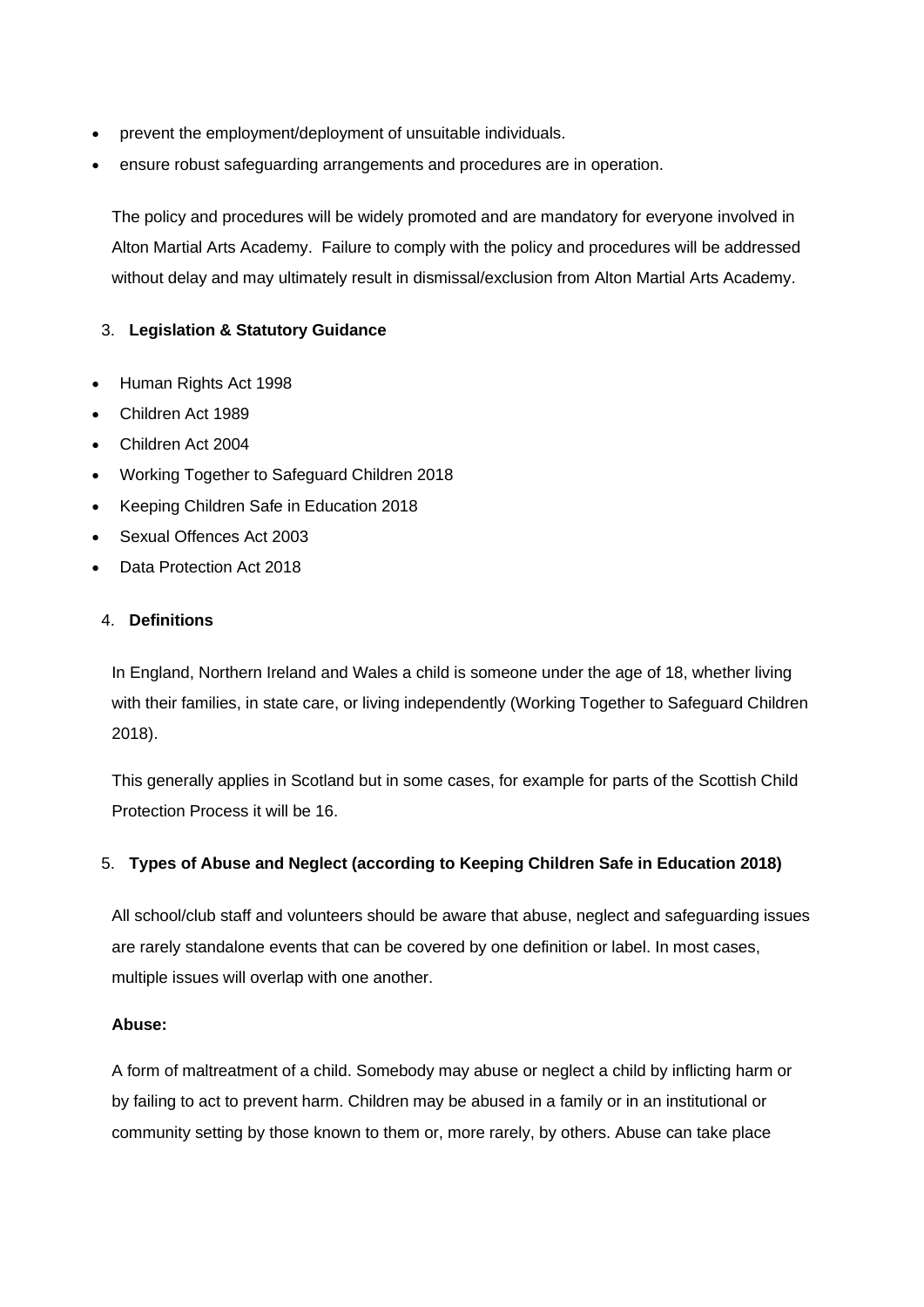wholly online, or technology may be used to facilitate offline abuse. They may be abused by an adult or adults or by another child or children. 45.

#### **Physical abuse:**

A form of abuse which may involve hitting, shaking, throwing, poisoning, burning or scalding, drowning, suffocating or otherwise causing physical harm to a child. Physical harm may also be caused when a parent or carer fabricates the symptoms of, or deliberately induces, illness in a child.

#### **Emotional abuse:**

The persistent emotional maltreatment of a child such as to cause severe and adverse effects on the child's emotional development. It may involve conveying to a child that they are worthless or unloved, inadequate, or valued only insofar as they meet the needs of another person. It may include not giving the child opportunities to express their views, deliberately silencing them or 'making fun' of what they say or how they communicate. It may feature age or developmentally inappropriate expectations being imposed on children. These may include interactions that are beyond a child's developmental capability as well as overprotection and limitation of exploration and learning or preventing the child from participating in normal social interaction. It may involve seeing or hearing the ill-treatment of another. It may involve serious bullying (including cyberbullying), causing children frequently to feel frightened or in danger, or the exploitation or corruption of children. Some level of emotional abuse is involved in all types of maltreatment of a child, although it may occur alone.

#### **Sexual abuse:**

Involves forcing or enticing a child or young person to take part in sexual activities, not necessarily involving a high level of violence, whether or not the child is aware of what is happening. The activities may involve physical contact, including assault by penetration (for example rape or oral sex) or non-penetrative acts such as masturbation, kissing, rubbing and touching outside of clothing. They may also include non-contact activities, such as involving children in looking at, or in the production of, sexual images, watching sexual activities, encouraging children to behave in sexually inappropriate ways, or grooming a child in preparation for abuse. Sexual abuse can take place online, and technology can be used to facilitate offline abuse. Sexual abuse is not solely perpetrated by adult males. Women can also commit acts of sexual abuse, as can other children. The sexual abuse of children by other children is a specific safeguarding issue.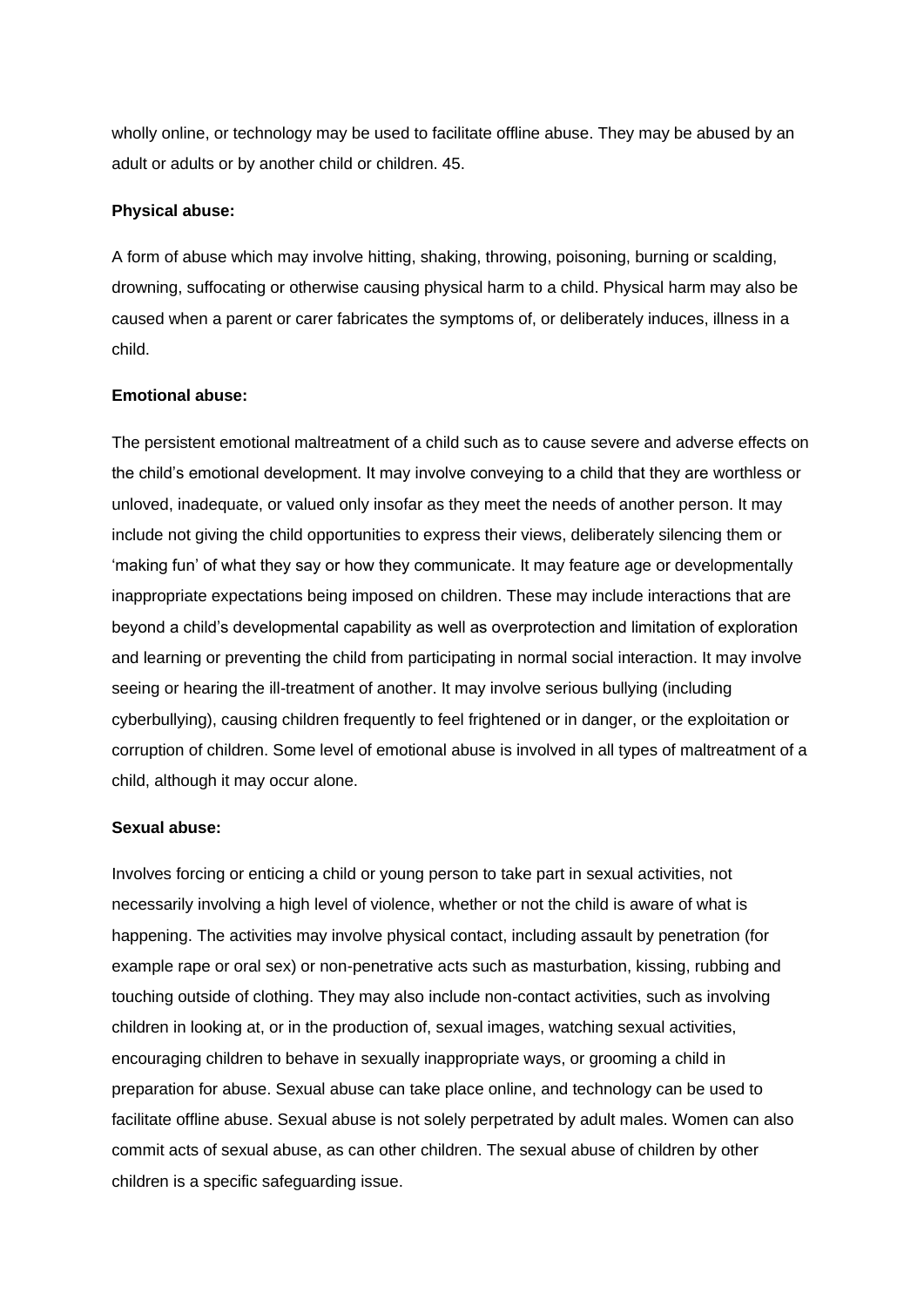## **Related issues**

In addition to the above categories, there are other forms of harm or abuse that should involve the police and other organisations working together to protect children. These include:

- Bullying
- Child Sexual Exploitation
- Hate crimes
- Abuse in domestic settings
- Honour based violence
- Forced marriage
- Human trafficking
- Exploitation by radicalisers who promote violence
- Membership of gangs inclined to use violence.

Many of these areas are addressed in local multi-agency child or vulnerable adult safeguarding procedures. You may feel that these situations are so unlikely to arise that you would never be required to respond. However, it is as well to be aware of these other related areas, just in case your suspicions are raised.

# **Poor practice**

Sometimes, your concerns may relate to poor practice, where an adult or another young person's behaviour is inappropriate and may be causing distress to a child or young person. In the application of this policy, poor practice includes any behaviour which contravenes the principles of this document or the relevant Club/School/Academy/NGB Code of Conduct or brings Martial Arts into disrepute, or which infringes an individual's rights. Where poor practice is serious or repeated this could also constitute abuse and should be reported immediately. Examples of poor practice towards students, which should never to be sanctioned include:

- use of excessive, physical or humiliating punishments;
- failure to act when you witness possible abuse or bullying;
- being unaware of, or breaching, any relevant policy such as the Code of Ethics and Conduct;
- spending excessive amounts of time alone with young people away from others;
- inviting or allowing young people into your home where they will be alone with you;
- engaging in rough, physical or sexually provocative activity;
- allowing young people to use inappropriate language unchallenged;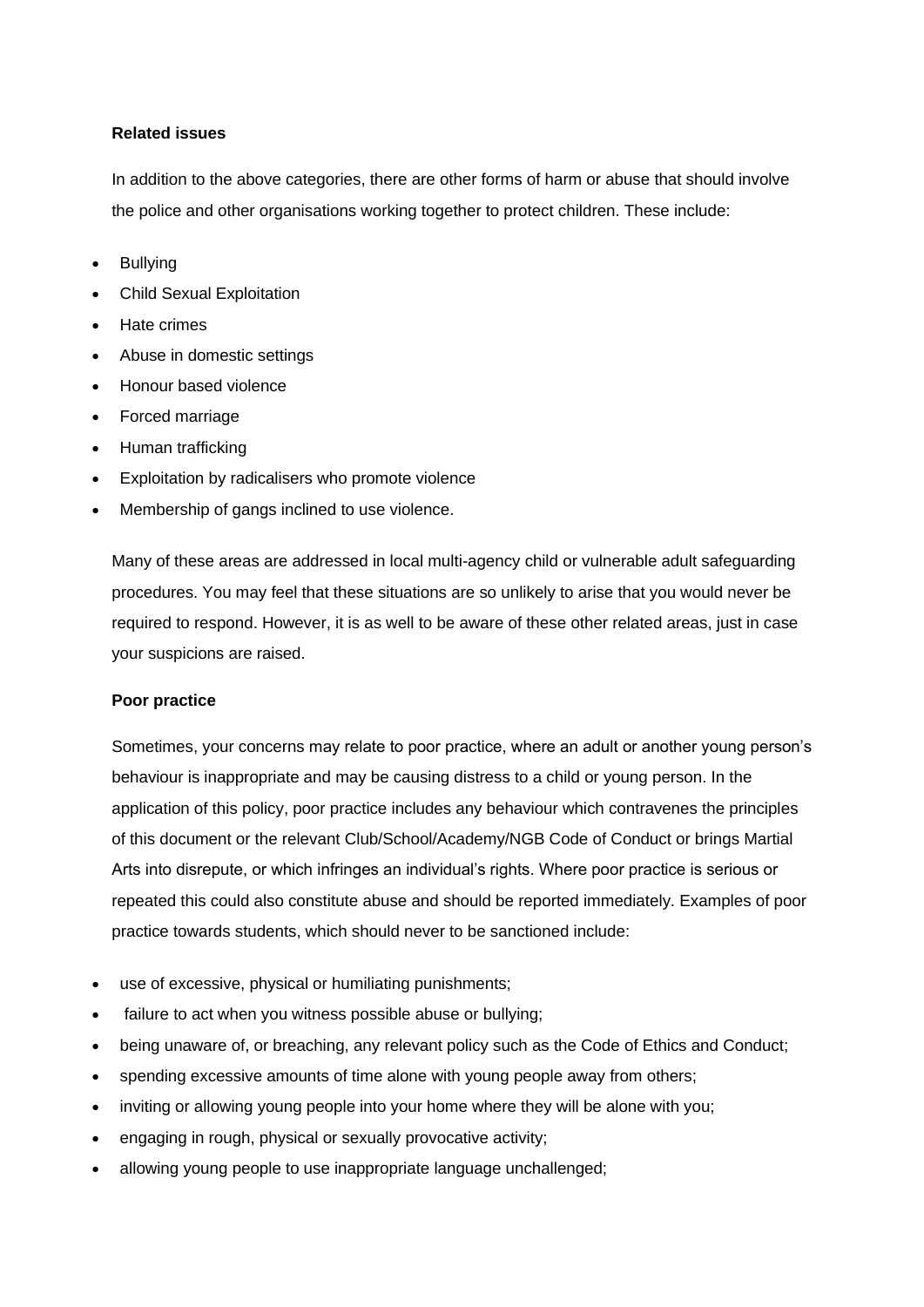- making sexually suggestive comments even in fun;
- reducing a person to tears as a form of control;
- allowing allegations made by a young person to go unchallenged, unrecorded or not acted upon;
- doing things of a personal nature for young people that they can do for themselves; sharing a bedroom with a young person you are not related to, even with parental permission.

Some participants may require assistance with personal care due to being very young or disabled. If a young person needs this level of support, it should be made clear to their parent/s that this can only be carried out by a designated carer and not by the instructor. Even if the instructor is trained in carrying out personal care tasks, this compromises their role as trainer and places them and the child in a vulnerable position. These support arrangements should clearly be in place and agreed to by all parties prior to the activities commencing.

# 6. **Signs and Indicators of Abuse and Neglect**

Indicators that a young person may be being abused may include the following:

- unexplained or suspicious injuries such as bruising, cuts or burns, particularly if situated on a part of the body not normally prone to such injuries;
- an injury for which the explanation seems inconsistent;
- the young person describes what appears to be an abusive act involving him/her;
- someone else (a young person or adult) expresses concern about the welfare of another;
- unexplained changes in behaviour (e.g. becoming very quiet, withdrawn or displaying sudden outbursts of temper);
- inappropriate sexual awareness;
- engaging in sexually explicit behavior
- sudden or unusual distrust of adults, particularly those with whom a close relationship would normally be expected;
- having difficulty in making friends;
- being prevented from socialising with other young people;
- displaying variations in eating patterns including overeating or loss of appetite;
- or a sudden weight change;
- becoming increasingly dirty or unkempt.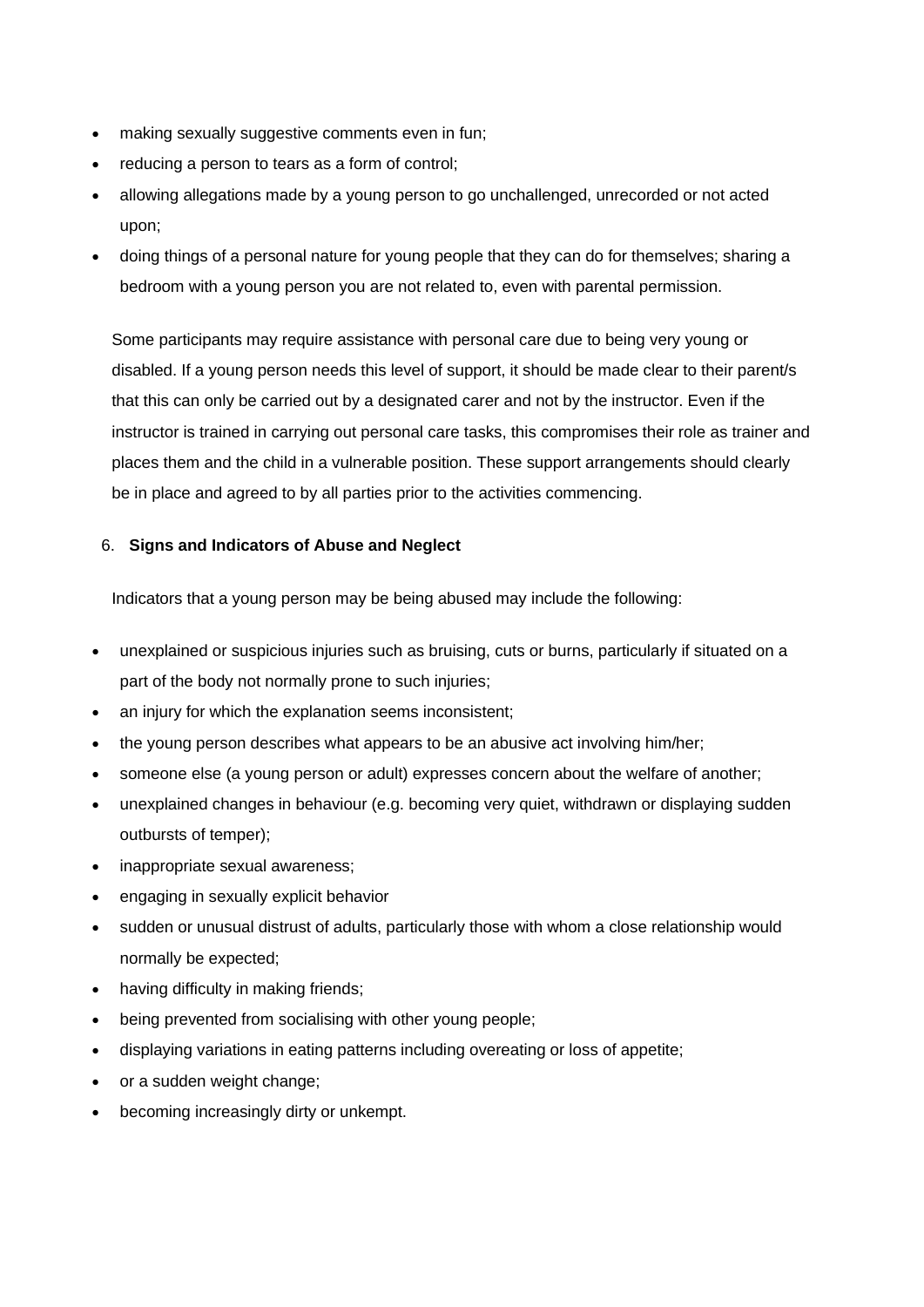It should be recognised that this list is not exhaustive and the presence of one or more of the indicators is not proof that abuse is actually taking place. A good working relationship with parent/guardians will help to identify any other concerns that a young person may be experiencing. For example, a family bereavement which could cause some of the changes listed above.

**Remember it is not the responsibility of Alton Martial Arts Academy to decide if child abuse is occurring, but it is their responsibility to act on any concerns by reporting them.**

#### 7. **What to do if you have a concern or someone raises concerns with you.**

Alton Martial Arts Academy recognises '*everyone who works with children has a responsibility for keeping them safe. No single practitioner can have a full picture of a child's needs and circumstances and, if children and families are to receive the right help at the right time, everyone who comes into contact with them has a role to play in identifying concerns, sharing information and taking prompt action'* (page 11 para 16 Working Together to Safeguard Children 2018).

Whilst accepting this duty it is recognised Alton Martial Arts Academy is not responsible for deciding if abuse has occurred. It does however have a duty to respond and report concerns.

The Alton Martial Arts Academy will have an appropriately trained Designated Safeguarding Lead and Deputy.

**All safeguarding concerns and poor practice occurrences**, except if the issue concerns those individuals**, must** be reported to the DSL / Deputy. This includes issues raised concerning the activities of instructors or volunteers or, where there are concerns outside of the Alton Martial Arts Academy (for example at home, school or in the wider community). Where there is an allegation against an instructor or volunteer who works with children at the Alton Martial Arts Academy the DSL/Deputy must report the matter to the Local Authority Designated Officer.

Instructors and volunteers must also report the following to the DSL / Deputy and make a written record of what they have done, seen or heard:

They have accidentally hurt a child;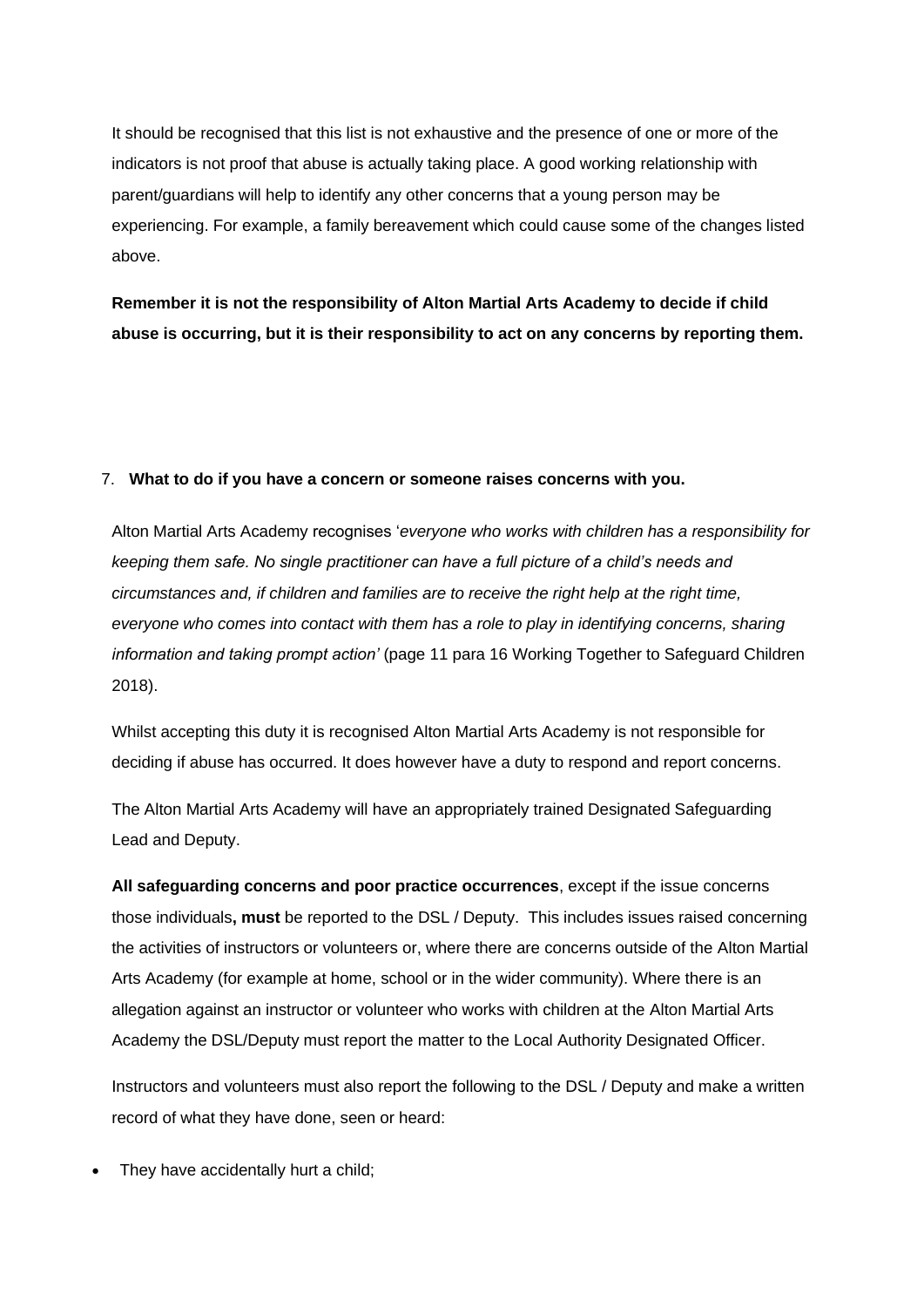- a child seems distressed in any manner:
- a child appears to be sexually aroused by their actions;
- a child misunderstands or misinterprets something they have said or done.

**If you think a child is in immediate danger or requires medical attention**, you should call the emergency services on 999. You can also ring the NSPCC helpline on 0808 800 5000 to report immediate risks. This is an immediate responsibility and will take priority over informing the Designated Safeguard Lead or Deputy.

## 8. **How to respond to a concern**

It is always difficult to hear about or witness harm or abuse experienced by a child or young person. The following points will be helpful for both you and the child should they choose to disclose abuse to you:

- Stay calm.
- Listen carefully to what is said and try not to interrupt.
- Find an appropriate point early on to explain that it is likely that the information will need to be shared with others – do not promise to keep secrets.
- Allow them to continue at their own pace.
- Ask questions for clarification only and avoid asking questions that suggest an answer (leading questions).
- Reassure them that they are not to blame and have done the right thing in telling you. If the concern is serious explain that you will need to get support from other trained people to help keep the child safe. This must be shared even if the child doesn't want you to tell anyone else.
- Tell them what you will do next and with whom the information will be shared. If they are adamant that they do not wish the information to be shared, explain that you will have to tell your Designated Safeguarding Lead and that it will be discussed further with them.
- Be aware of the possibility of forensic evidence if the disclosure relates to a recent incident of physical harm or injury and try to protect any supporting materials e.g. bedding or clothing.
- Contact your Designated Safeguarding Lead.
- Where you are unable to contact your Designated Person, advice can be sought from statutory agencies or the NSPCC Helpline.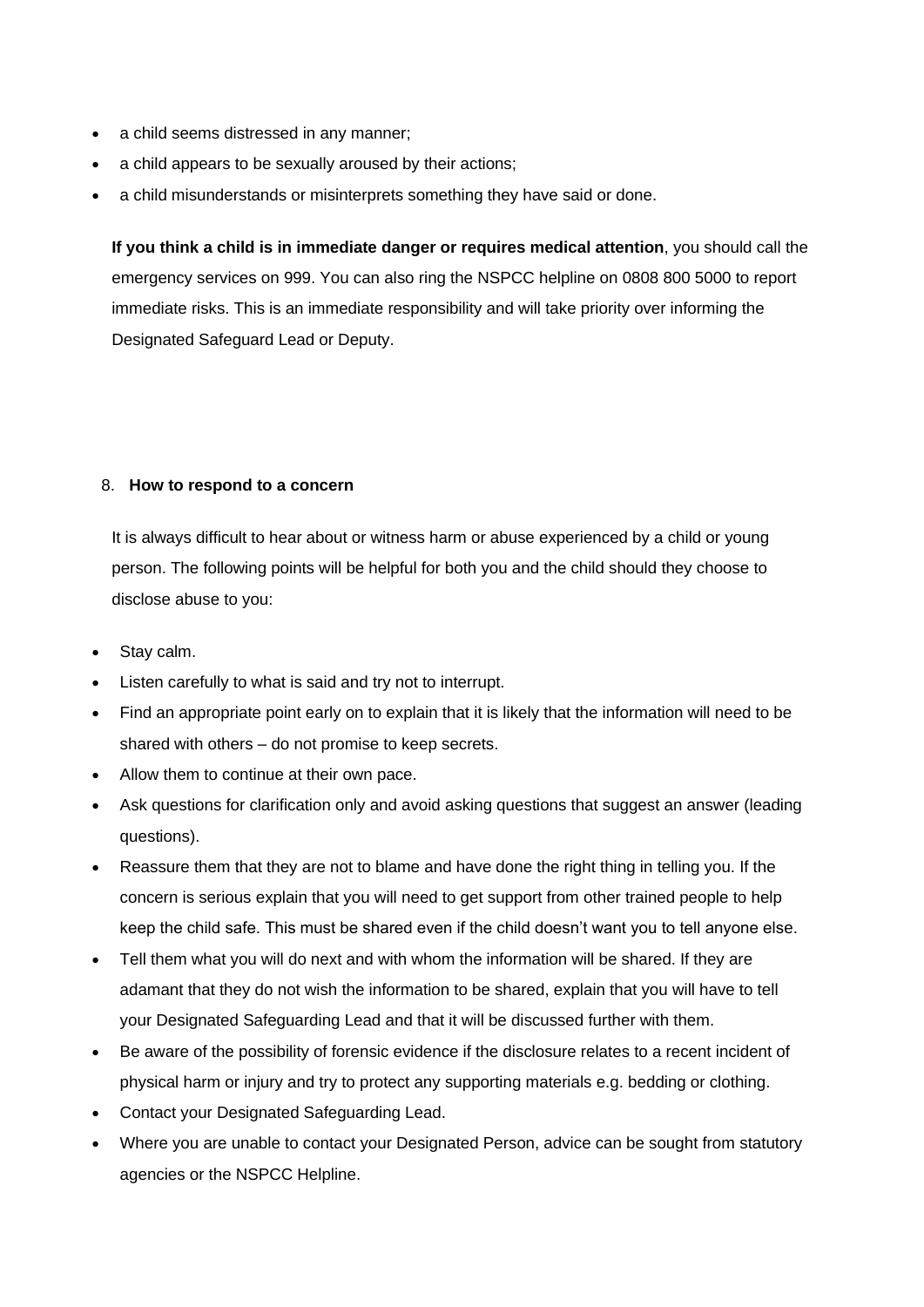- All serious concerns must be referred to statutory agencies.
- Where the concern or allegation is about a member of staff or a volunteer, this must like all other concerns be reported to the Designated Safeguarding Lead (DSL) or Deputy. The DSL if they consider the concern to be serious, for example potentially child abuse or a crime they must report the incident to the Local Authority Designated Officer or the Police.

When a safeguarding concern or poor practice has been identified concerning a specific child the parents/guardians/carers of that child should be notified. Where the DSL/Deputy has reported the incident to the statutory authorities, advice should be sought from them regarding this duty before notifying the parents/guardians/carers.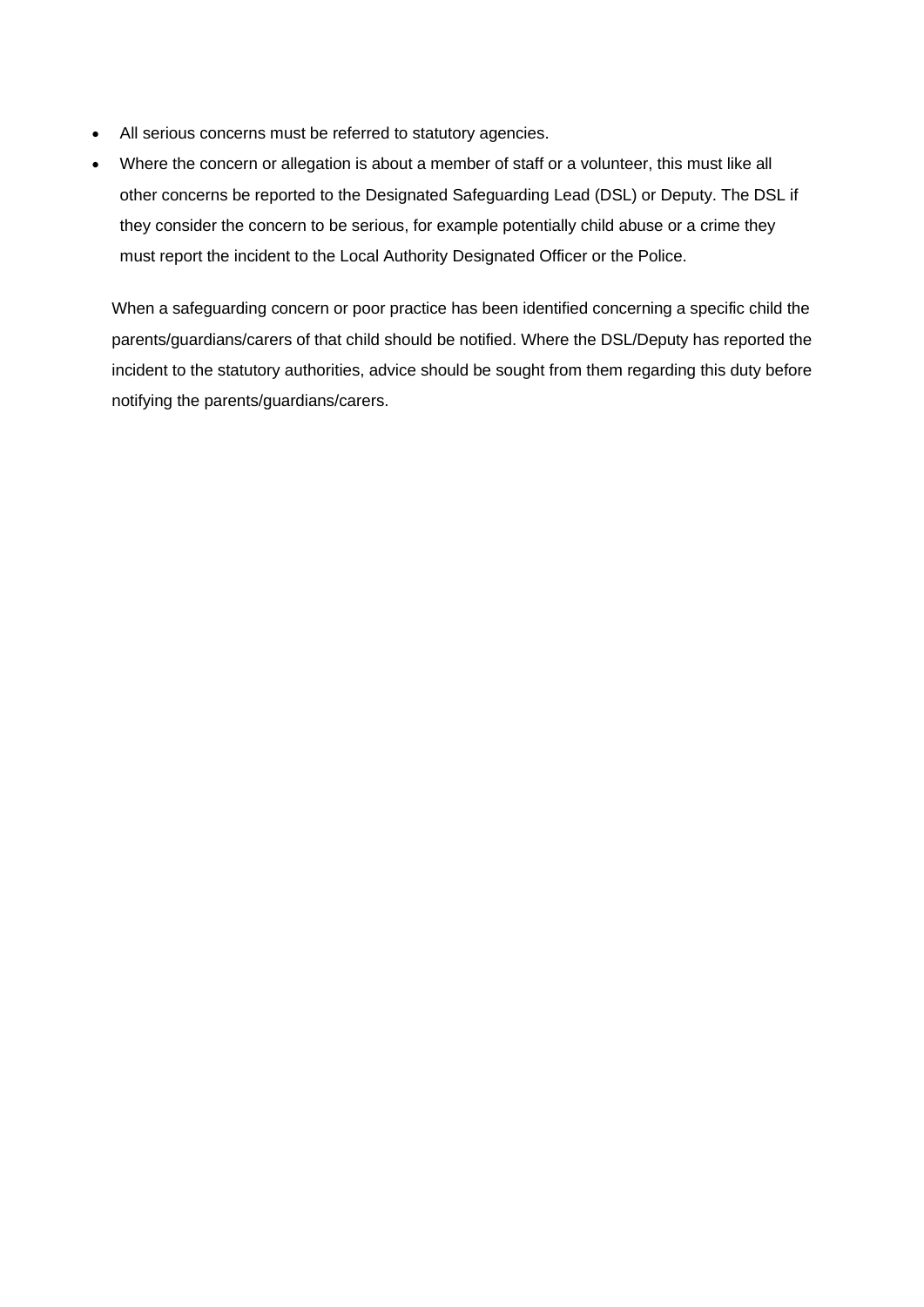## **Safeguarding Children Flowchart**

1. About the behaviour of the organisation's staff member or volunteer (e.g. allegation about a coach or officer's behaviour towards a child)

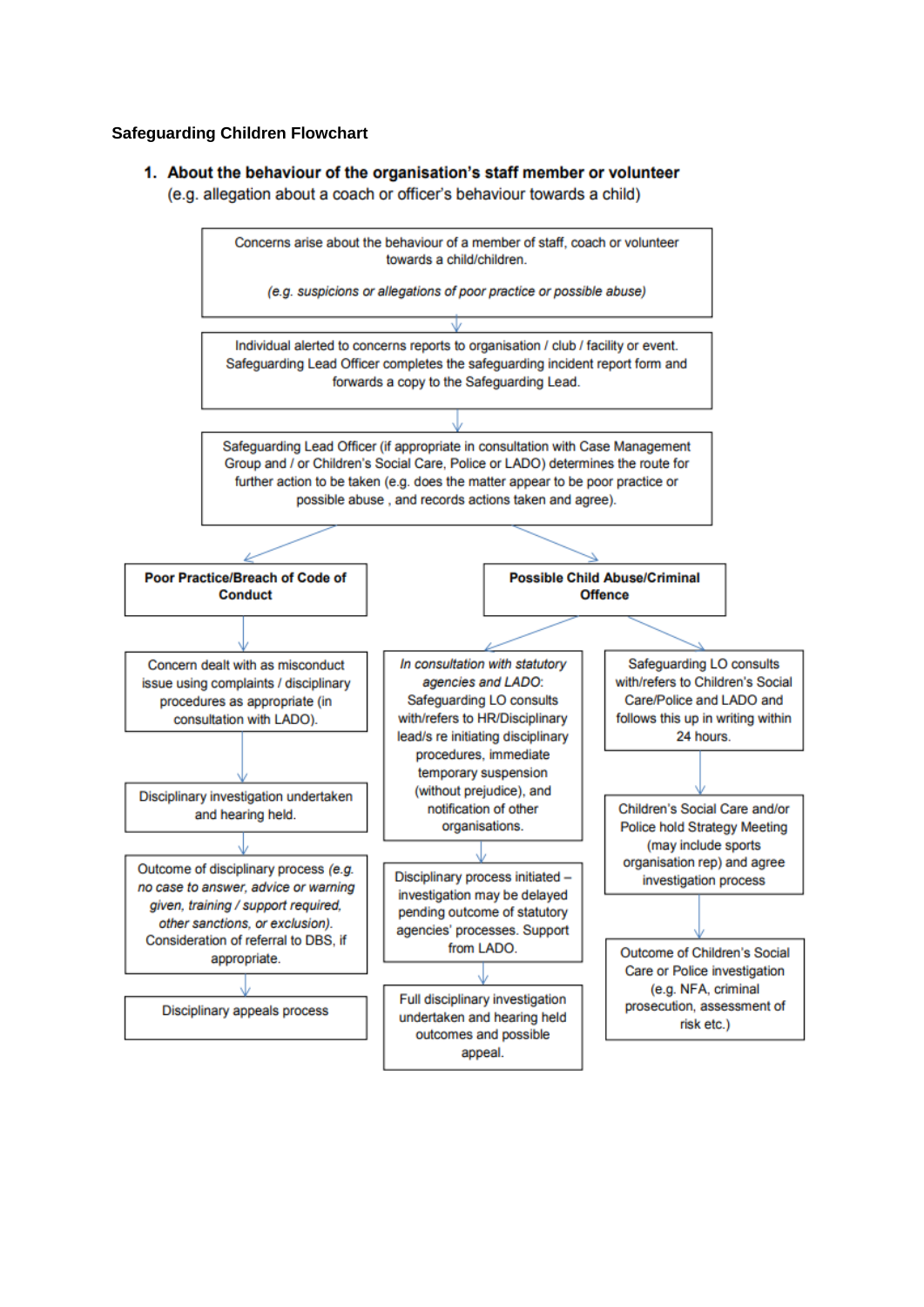#### 9. **Recording**

Should a child make a disclosure a record in writing must be made as soon as possible, using their words as closely as possible and where relevant, using the school/club report form

Note the date, time, any names mentioned, names and addresses to whom the information was given and who else is aware of the allegation. Note or describe clearly any visible injury.

Take care to distinguish between fact, observation, allegation and opinion. It is important that the information you have is accurate.

Recording of any incident, including possible abuse or poor practice incidents, should also follow this procedure. In all situations, including those in which the cause of concern arises either from a disclosure of abuse or from suspicion of abuse, it is vitally important to record the details, regardless of whether they are shared with a statutory agency, as soon as possible using the Incident Referral Form

The record should be clear and factual as it may be needed by child or adult protection agencies and may, in the future, be used as evidence in court. Records should be kept securely and shared only with those who need to know about the incident.

Throughout the process of any safeguarding cases, accurate records should be made and maintained.

## **Codes of Conduct and Ethics**

The codes of conduct and ethics for all those involved at Alton Martial Arts Academy can be found as a separate guidance sheet. It is essential these are followed in so the highest possible standards of behaviour and conduct in Martial Arts activities are maintained. The principles must be adhered to at all times so that Martial Arts can be enjoyed by all. All those involved at [insert name of school/club] will show their understanding and commitment to the codes of conduct and ethics by signing a copy of the relevant guidance sheet.

## **Safer Recruiting**

At the Alton Martial Arts Academy, we take all reasonable steps to ensure unsuitable people are prevented from working with children. Whilst there may be some reservations that volunteers could be put off by having to go through a recruitment process, it is important to ensure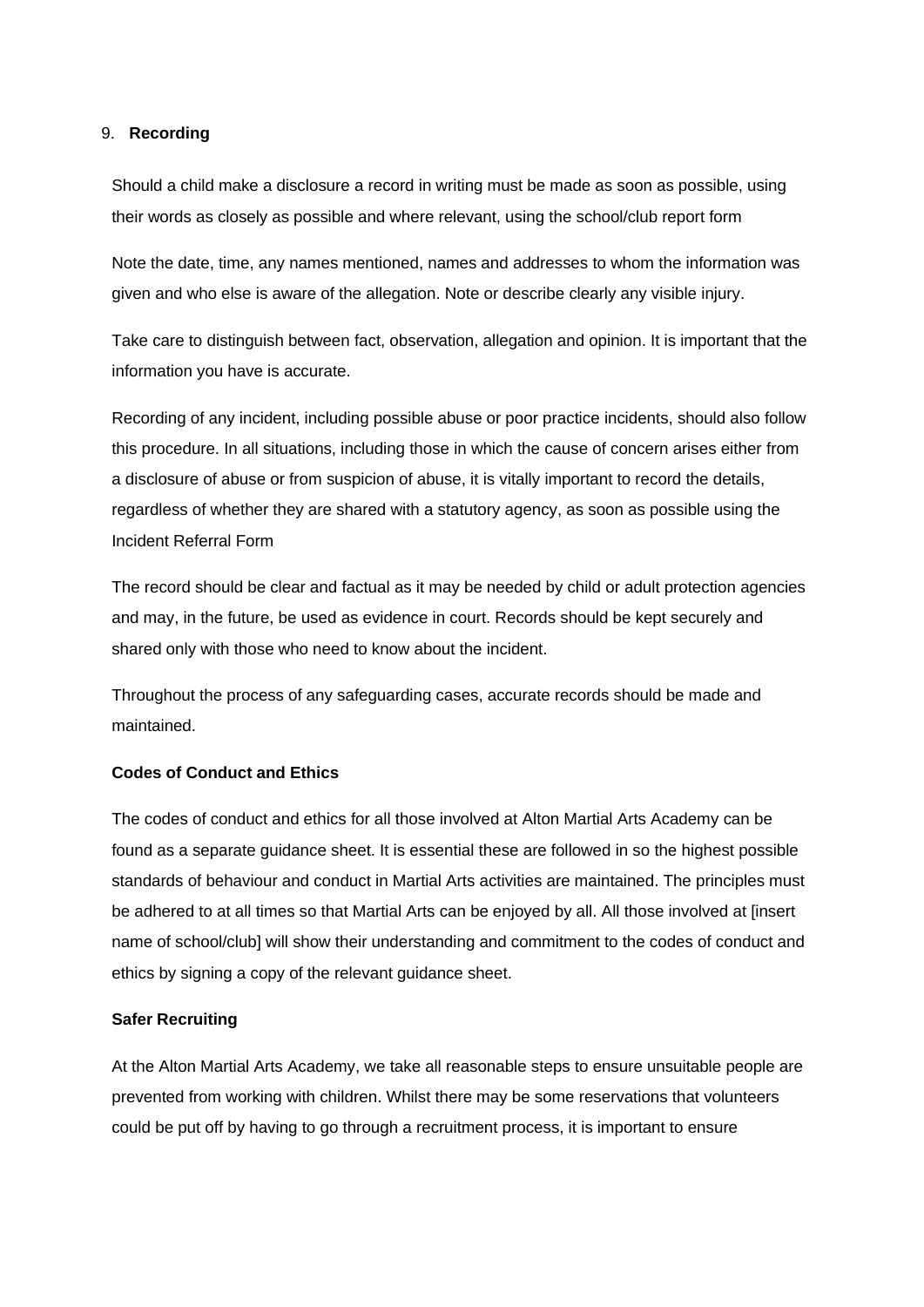reasonable steps have been taken to identify unsuitable individuals. A guidance sheet can be found which outlines safer recruiting in further detail.

#### **Supervision, support and training**

Once recruited, all staff and volunteers at the Alton Martial Arts Academy will be well informed, trained, supervised and supported to ensure that they effectively safeguard children and know how to respond to any concerns.

Alton Martial Arts Academy will ensure that training and resources are available to encourage the development of staff and volunteers. This will include:

- an induction to the work and the school/club
- a trial period in which to develop skills whilst supervised
- ongoing support and monitoring

There are currently no formal qualifications specifically for safeguarding and protecting children in sport. However, training developed by sports and other organisations is available to strengthen the skills and knowledge of the sporting children's workforce to safeguard children and young people. Training plays an important role in equipping staff and volunteers to do their job safely and effectively. Different safeguarding training is available depending on the person's role.

#### **Whistleblowing**

It's important that people within the Alton Martial Arts Academy have the confidence to come forward to speak or act if they're unhappy with anything.

Whistleblowing occurs when a person raises a concern about dangerous or illegal activity, or any wrongdoing within their sports organisation. The NSPCC has a [whistleblowing advice line](https://www.nspcc.org.uk/what-you-can-do/report-abuse/dedicated-helplines/whistleblowing-advice-line/) to support professionals who have concerns about how child protection issues are being handled in their own or another organisation.

More detail can be found on the Whistleblowing Guidance Sheet.

#### **Complaints**

In order to ensure we develop an open culture where children and staff feel able to express any concerns, we have a procedure for dealing with complaints from a child, worker, volunteer, parent or carer.